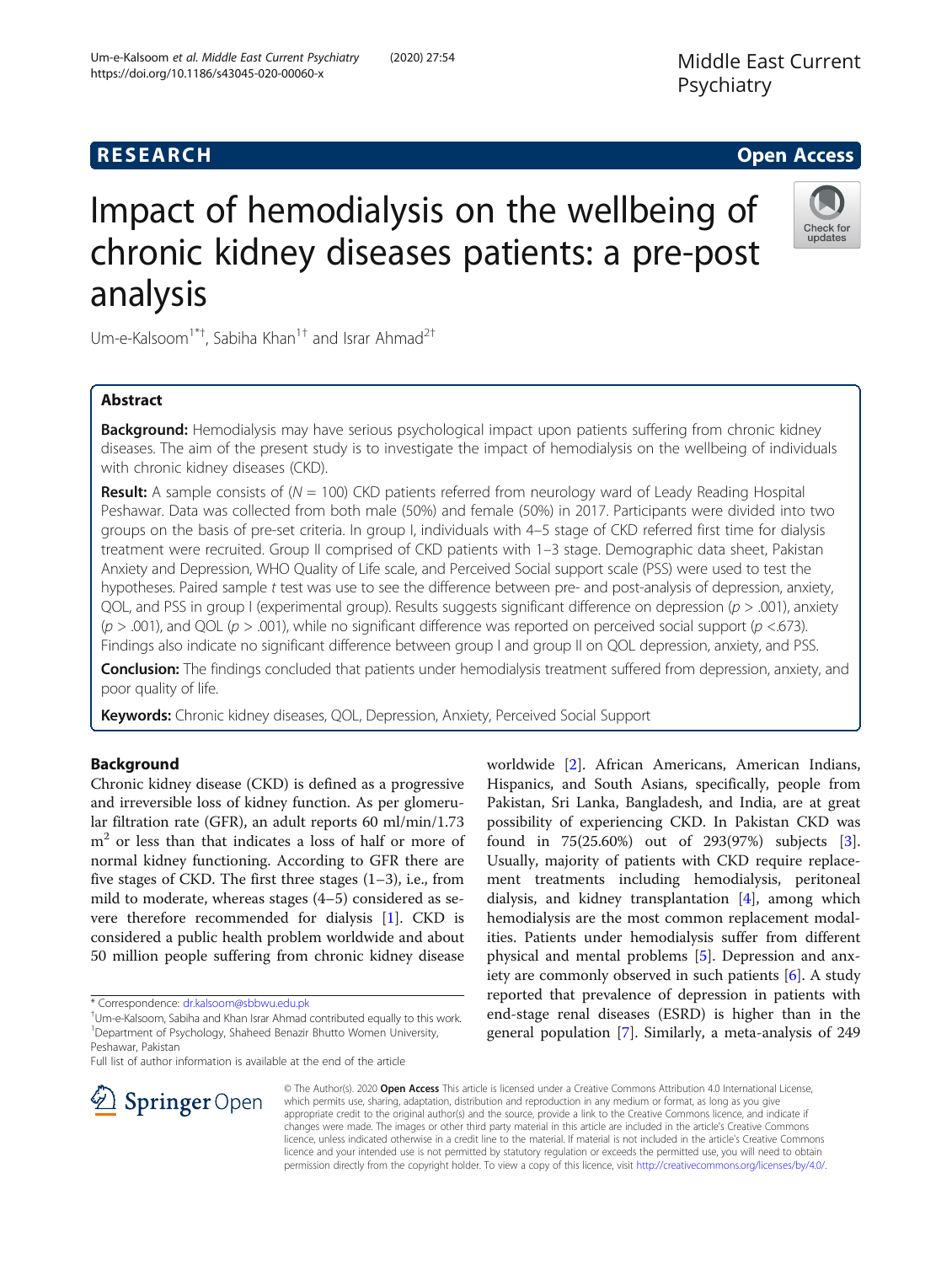studies reported that prevalence of depression was 22.8% among patients undergoing dialysis as compared to placebo group [[8](#page-4-0)]. Chiang et al. concluded the rudimentary prevalence of depression was 22.6% in the Taiwan sample. The findings further reported religious belief, CD stage IV and above, physical activity, and sleep disturbance were the correlates of developing depression in CKD patients [\[9](#page-4-0)]. Anxiety is another commonly cooccurring psychopathology with CKD/ESRD. The rate of anxiety in patients with ESRD was estimated to be around 12 to 52% [\[10\]](#page-4-0) A longitudinal study following 159 patients for the outcome of depression and anxiety reported that 36.6% had developed depressive symptoms while 31.8% had symptom of persistent anxiety [\[11](#page-4-0)]. Another study investigated gender role in quality of life, depression, and anxiety in chronic kidney diseases sufferers. The study concluded that depression and anxiety is more prevalent in male while female shows poor quality of life as compared to male [\[12](#page-4-0)]. Hemodiyalsis comprised of complex treatment for CKD sufferers which requires focus visits to dialysis center or hospital, usually visiting hospital 2–3 times per week. Therefore, these patients may feel significant changes in their routine life. Additionally, treatment includes constraints on dietary intake and physical activity. Subsequently, these physical and mental symptoms of patients likely to influence the degree of the personal satisfaction or quality of life. A study reported that clinical and social demographic variables may affect QOL of CKD patients on dialysis treatment [\[13](#page-4-0)]

Social connections are significant for patients with chronic diseases; since these connections have noteworthy advantages and positively affect their wellbeing. Those individuals who get to more social help can deal with their mental stress in better way and experience improved wellbeing results [[14\]](#page-4-0).

Studies show that social support is related to the quality of life (QOL) in such a way that people who receive social support and are part of a large social networking enjoy higher QOL [\[15](#page-4-0)]. CKD is progressing rapidly in Asian countries as compared to other continents of the world. This rapid growth of the disease not only alert physical health professionals but also grasps attention of mental health experts. However, in Pakistan, mental health problems related to CKD has not been extensively investigated. Therefore the present study aims to investigate the impact of hemodialysis on the wellbeing of patients suffering from CKD.

# Methods

The research was conducted at the dialysis center of the department of Nephrology, Leady Reading Hospital Peshawar in 3 months (June–September 2017). The study got approved by the from advance study and research board (ASRB) of Shaheed Benazir Bhutto Women University, Peshawar. Later permission from medical director and approval institutional ethics and review board (IERB) was also obtained. The study included those patients who were above 18 years of age diagnosed as CKD patients, native language Urdu, volunteer participation, and signed consent form. Whereas any previous psychiatric illness history, patients with previous dialysis history, education less than matriculation, patients unable to provide participation consent were excluded from the study. All patients were referred by nephrologists to participate in the study on the basis of biochemical results of the patients. Participants were informed of the volunteer participation and have right to withdraw any time from this study. Total of 100 patients, 50 in each group were recruited during 3 months period conveniently based on the predetermined criteria as given below.

**Group I** = In group I recruited individuals suffering from kidney diseases with stage 4–5 and

send to dialysis treatment first time ( $n = 50$ )

Group  $II = In$  group II CKD Patients from stage  $1-3$ were included and not recommended for

dialysis ( $n = 50$ )

These two groups were not matched for gender and age.

Once written consent was obtained from the participants, they were given brochure of questionnaires to fill out. The booklet comprised of scales and a demographic sheet. These scales were (1) WHOQOL-BREF developed by World Health Organization Quality of life. It is a 5 point Likert scale based on 26 items with four subscale, i.e., physical wellbeing, mental wellbeing, societal relation, and ecological wellbeing [\[16\]](#page-4-0). (2) Pakistan Anxiety and Depression Scale contain two subscale, i.e., depression and anxiety. Each subscale comprised of 15 items, and scores 6 or above is considering as depression and anxiety [[17\]](#page-4-0). (3) Multidimensional Scale of Perceived Social Support (MSPSS) use to assess perceived support by family, peers, and significant others 7-point Likert scale was developed. It consists of 12 items with 3 subscales. Each subscale comprised of 4 items and to calculate its mean score sum items of each subscale and divide by 4. For total item, sum of all 12 items and then divided by 12. Score 1–2.9 consider low support, 3–5 as moderate, and 5.1–7 as high support [[18\]](#page-4-0). Demographic sheet consists of the items which have significant relation with CKD. Both groups were given set of questionnaires and briefed about the study objectives along with instructions "how to fill out questionnaire." Group I participants filled in questionnaires before dialysis started again after completing 10 numbers of dialysis. However, participants of group II were given the booklet of questionnaire only once.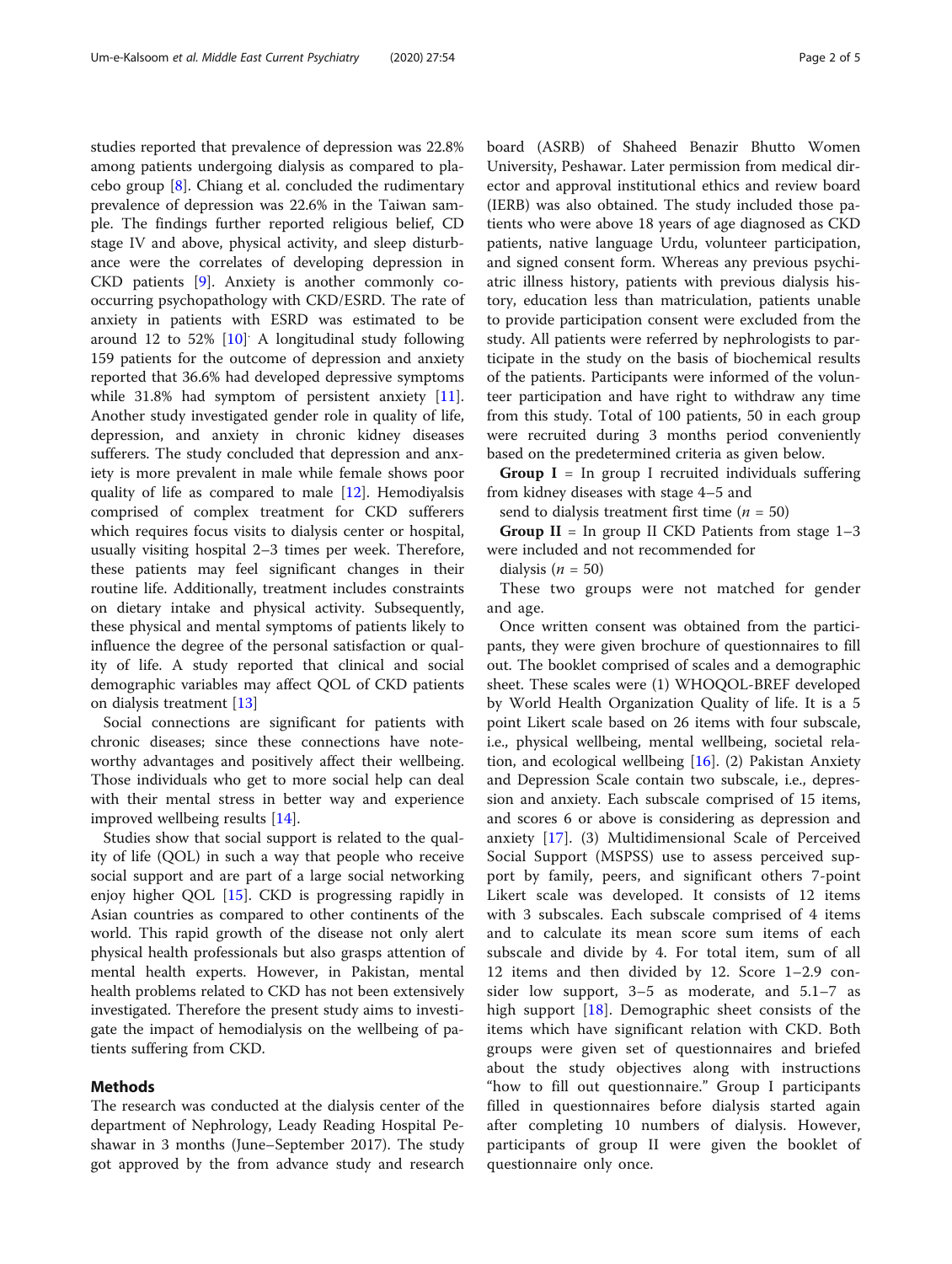Table 1 Depression, anxiety, quality of life, and perceived social support in study (group I) before and after hemodialysis

| <b>Variables</b>         | M(SD)      |       |      |  |  |
|--------------------------|------------|-------|------|--|--|
| Quality of life          | 8.14(6.37) | 9.032 | .001 |  |  |
| Depression               | .94(1.81)  | 3.66  | .001 |  |  |
| Anxiety                  | 1.34(1.54) | 6.12  | .001 |  |  |
| Perceived Social Support | .28(4.66)  | .42   | .673 |  |  |

Table results show the paired sample t test applied to assess the significant changes of the psychological factors of CKD sufferers before dialysis treatment and after dialysis treatment. According to the results, the difference in the preand post-test measures were observed to be statistically significant for QOL, depression, and anxiety except the result of perceived social support which is not significant

#### Statistical analysis

The analyses were performed in SPSS v20. The descriptive statistics were performed on 100 patients suffering from chronic kidney disease. Differences in mean were assessed by using independent sample  $t$  test and paired sample t test.

# Results

The average age of the participants in this study was 43.46  $\pm$  16.29, both male (50%) and female (50%) equally participated. Majority had 93.1% has elementary school level, while 87.1% were married population. Among these, 87.1% have nuclear family system. Employment status was 41.6% for male whereas 27.7% females were house wife. In addition, 18.8% consume CKD family history. A comparison between pre- and post-dialysis for QOL, depression, anxiety, and perceived social support (PSS) among the patients in group I is shown in Table 1. The result of paired sample  $t$  test of group I suggested significant difference on depression, anxiety, and QOL while PSS values were not significantly different. The findings of the present study further reported no significant difference between group I and group II results on QOL, depression, anxiety, and PSS through computing independent sample  $t$  test. Figure 1 illustrates mean difference on QOL, depression, anxiety, and PSS of group I. The results demonstrated poor QOL, while slightly reduction in depression and anxiety values. On the other hand, PSS level remain intact. Whereas group I and II results are not different on QOL,depression, anxiety and PSS (Table [2](#page-3-0)).

# **Discussion**

The current study revolves around the impact of dialysis on the wellbeing of CKD sufferers. It was aim at exploring depression, anxiety, QOL, and PSS in CKD patients. Information from CKD patients of nephrology ward of Leady Reading Hospital was gathered. Results of Table 1 indicate that there is a significant difference on QOL, depression, anxiety, and PSS between pre- and post-test analysis. Mean difference (Fig. 1) of anxiety was high (24.02) at pre-test (before hemodialysis) as compared to post-test (22.68), QOL score was (81.42) at pre-test time, and (73.28) at post-test. Mean score on pre-test of depression was (22.12) and at post-test was (21.18). No significant mean difference of PSS was reported on pre-test (68.62) and post-test (68.34). Treating CKD is related to receiving long-term conventional and dialysis therapy by patients which could significantly changes their lives and routine activities. A cohort study conducted by Ng et al.  $[11]$  $[11]$  reported that 39.6% patients

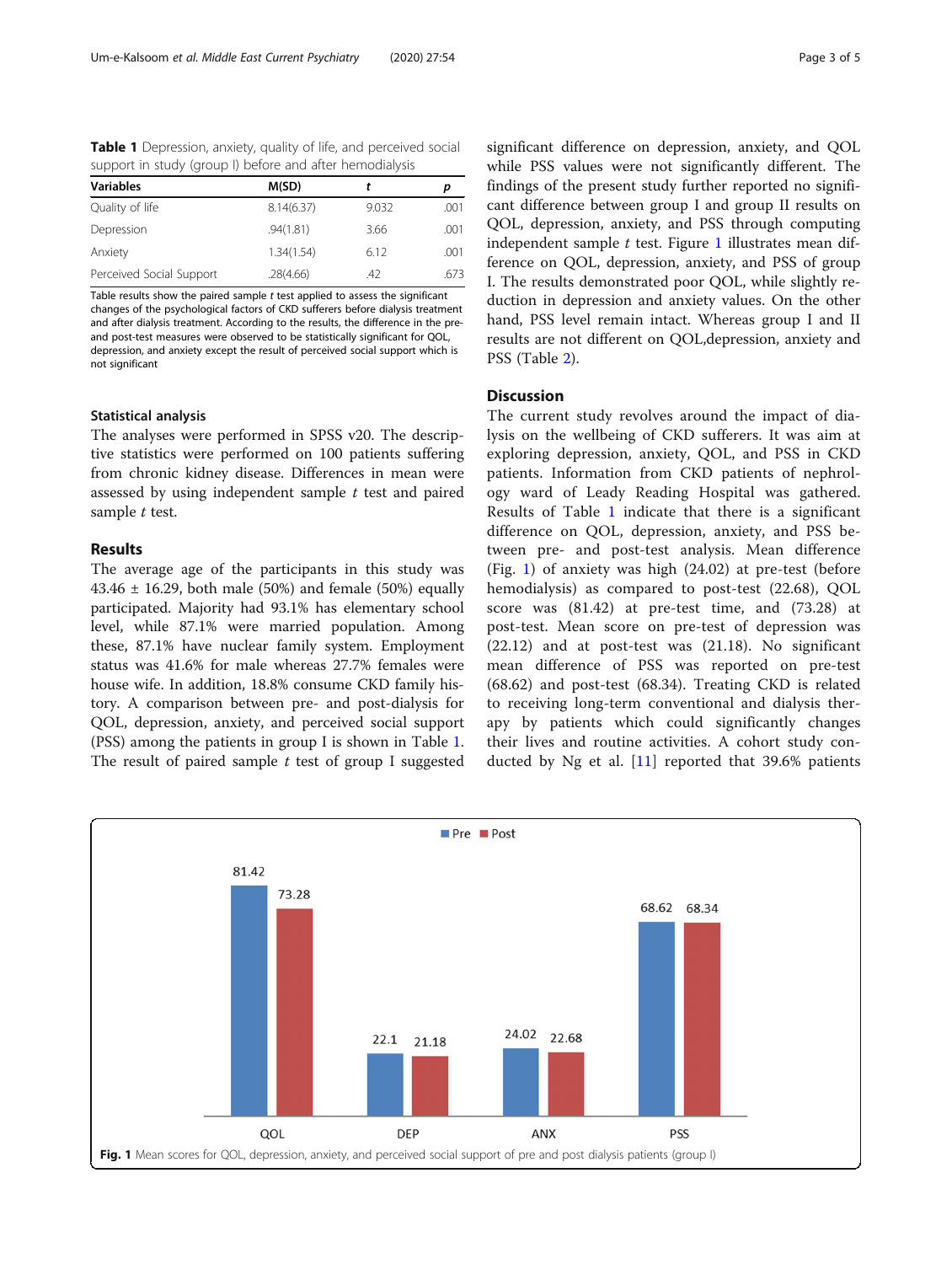<span id="page-3-0"></span>Table 2 Comparison between group I and group II on quality of life, depression, anxiety, and perceived social support

|                                                    | Group I | Group II                          | t values p values |     |
|----------------------------------------------------|---------|-----------------------------------|-------------------|-----|
| Quality of life                                    |         | $81.4(7.88)$ $84.1(9.21)$ $-1.58$ |                   | .11 |
| Depression                                         |         | 22.1(2.40) 21.7(2.37) .79         |                   | .42 |
| Anxiety                                            |         | 24.0(2.97) 23.9(2.88) .20         |                   | .83 |
| Perceived social support 68.6(11.5) 67.6(12.4) .39 |         |                                   |                   | .69 |

The results of the Table 2 indicate no significant difference between group I and group II in QOL, depression, anxiety and PSS

undergoing dialysis treatment have depression and 31.8% had anxiety. Another study reported data from Morocco on depression and anxiety, suicidal risk, and QOL in chronic hemodialysis, the finding endorsed present study results [\[19](#page-4-0)]. A review by Lee et al. [\[20](#page-4-0)] stated that both anxiety and depression were prevalent in pre-dialysis CKD sufferers and related with poor QOL. Health-related QOL significantly predicts death and hospitalization which could affect the prognosis and progression of the illness. This reduction of QOL could be due to the presence of depression and anxiety in pre-dialysis patients [\[21](#page-4-0)]. Another possible explanation behind poor QOL could be advance age, low SES, and education of the current sample. Secondly, certain complications are also associated with hemodialysis treatment, e.g., dry skin, itching, blood pressure fluctuations, headache, and back pain [\[13](#page-4-0), [22,](#page-4-0) [23\]](#page-4-0). It is interesting to note that the present study did not report significant difference on PSS before and after the treatment of dialysis. It seems that in our culture we still intact with social norms and care patients who usually are close/immediate family members (parents/spouse). Independent sample  $t$  test was used to see the difference on QOL, depression, anxiety, and PSS between group I and group II. The findings indicate no difference on QOL, depression, anxiety, and PSS between both groups. A study reported that CKD patient with elevated depression and anxiety may perceive less social support from family and significant others [[24](#page-4-0)]. A qualitative study suggests that prolong dialysis treatment effects negatively on the CKD patients. They furthers conclude that to get substantial treatment outcome, it is imperative to improve social support of family and significant others [[25\]](#page-4-0). However, in the present study, these results may be due to the fact that both group participants have kidney diseases. Group I were suffering from intense level therefore they have depression, anxiety, and poor QOL while group II have the same level of mental health, which may be because they may develop the fear that their disease could convert into intense stages.

Realizing the seriousness of depression, anxiety, and poor QOL among CKD patients is of genuine concern. Unnecessary delay to treat mental health problems among these patients will affect the CKD management outcome.

## Conclusion

The results of the study showed that CKD patients suffer from depression, anxiety, and poor QOL. In addition, pre- and post-test further suggested that dialysis treatment reduces depression, anxiety, and significantly affect QOL, while no effect has been observed on PSS.

#### Abbreviations

CKD: Chronic kidney diseases; QOL: Quality of Life; ESRD: End-stage renal disease

#### Acknowledgements

The authors sincerely thank all hospital administration, and participants to complete this study.

#### Authors' contributions

Idea conceived, design, and manuscript write up was done by UK, data collection, data analysis by SK, while IA helped in data interpretation and editing. All authors have read and approved the manuscript.

#### Funding

The study did not receive any funding from local/ international resources.

#### Availability of data and materials

Soft data may be provided upon reasonable request.

#### Ethics approval and consent to participate

All ethical guideline as per American Psychological Association was followed. Written inform consent were obtained from all participants. The participants were briefed about the study objectives and ensured about the confidentiality of the data. The study was approved from the Institutional ethical review board "ref no IERB 001/Dy,CEO/PGMI.

#### Consent for publication

Participants were assured that the data will remain confidential and may be used only for research/ publication purpose.

## Competing interests

The authors have no conflict of interest to disclose.

#### Author details

<sup>1</sup>Department of Psychology, Shaheed Benazir Bhutto Women University, Peshawar, Pakistan. <sup>2</sup>Pakistan Health Research Council, Research Centre Khyber Medical College, Peshawar, Pakistan.

## Received: 10 July 2020 Accepted: 23 September 2020 Published online: 04 December 2020

#### References

- 1. National Collaborating Center for Chronic Conditions (2008) Chronic Kidney disease: National clinical guideline for early identification and management in adults in primary and secondary care. Royal College of Physicians, London, pp 21–24
- 2. Bilal A, Zaman FU, Abrar SM, Rahim S, Hussain MA, Shah SA (2020) Effect of age and gender on acute copplications of hemodialysis in patients with chronic kidney disease secondary to diabetes mellitus. Pakistan Armed Forces Medical Journal. 70(3):781–786
- 3. Imran S, Sheikh A, Saeed Z, Khan SA, Malik AO, Patel J, Kashif W, Hussain A (2015) Burden of chronic kidney disease in an urban city of Pakistan, a cross-sectional study. J Pak Med Assoc. 65(4):366–369